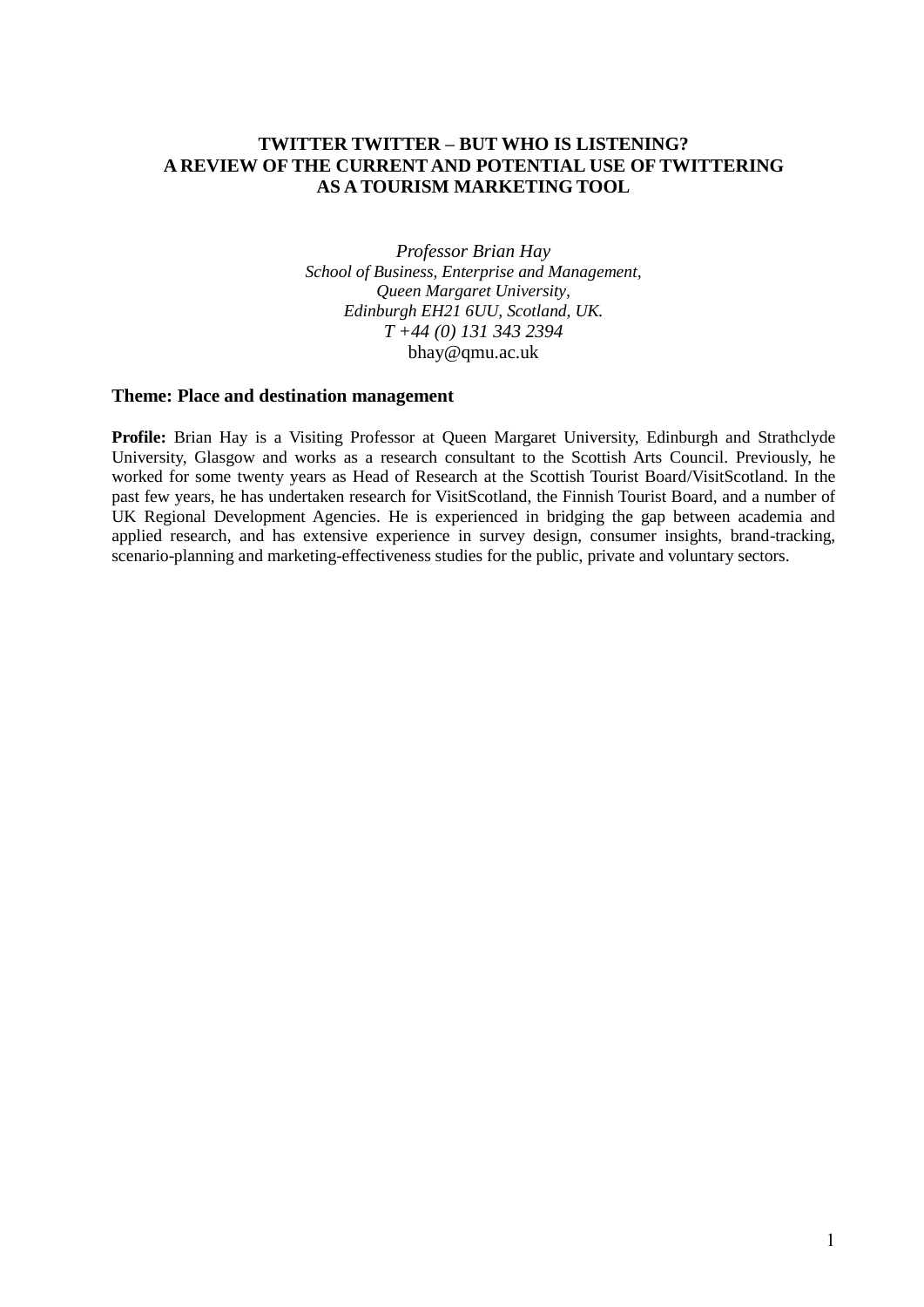# **TWITTER TWITTER - BUT WHO IS LISTENING? A REVIEW OF THE CURRENT AND POTENTIAL USE OF TWITTERING AS A TOURISM MARKETING TOOL**

# **ABSTRACT**

This paper investigates the use of twittering as a tourism marketing, tool from the perspectives of destination marketing organisations (DMO), hotels and the consumer. Twittering is a social networking tool and, as with all such tools – especially one that has existed only since 2006 – its use is still evolving. This study had initially two objectives: to review the current use of twitter by DMOs and by hotels, but during the course of the research sufficient information was obtained from both these organisations to add a third objective, the perceived use of twittering by tourists.

Using twitter as the survey instrument, in mid 2009 over 400 hotels and DMOs were contacted about their use of twitter as a marketing tool, both now and in the future. The results suggest that because twitter is the new kid on the social networking block and as its development is still evolving, both organisations and consumers are struggling to understand its full potential. Although it remains open as to twitter's effectiveness as marketing tool, two questions still remain – can a organisation be real friend, and the much bigger question – who is actually listening? The paper concludes that twittering provides a voice for the consumer to learn and to share common experiences, and outlines some issues that require further research.

# **Key words: Twittering, Consumer Marketing, Hotels, Destination Marketing Organisations.**

# **INTRODUCTION (TO TWITTERING)**

The purpose of this paper is to investigate the use of twittering as a tourism marketing tool, but given the short length of its existence, it needs to be recognised that its use is still evolving. This study has three objectives: to review the current use of twitter by Destination Marketing Organisations (DMOs), by hotels and by tourists.

In terms of the conceptual frameworks and variables, this study will explore how businesses (DMOs and hotels) perceive and use twittering as a marketing tool, and what benefits, if any, does it add to their marketing. Do they see twittering as just another social media tool, which they think they should use, without fully understanding its potential or limitations. The paper will also explore (indirectly through information gathered from organisations) how tourists use twittering as a tool for selecting destinations and in their trip planning.

Twittering was developed primarily as a social networking tool and, along with other tools such as Bebo, MySpace and Facebook has changed the way we communicate. It is a free service that enables people to communicate through the internet and by cell phones. Sometimes known as microblogging, twittering brings together instant messaging, social networking and wireless communication, enabling users to send and read each others' messages, These messages known as tweets, are restricted to texts of up to 140 characters. Twitter was developed in 2006 and used initially by families, friends and co-workers to keep in touch with each other through the exchange of short text messages. Its use, however, expanded in 2009 to include customer-to-business communication through web links, containing marketing messages. With open, as opposed to restricted access, anyone can read these tweets, so twittering's potential as a tourismmarketing tool is now being explored. Twitter is so popular; it has been labelled as the 'Top Word of 2009' according to the Global Language Monitor (2009).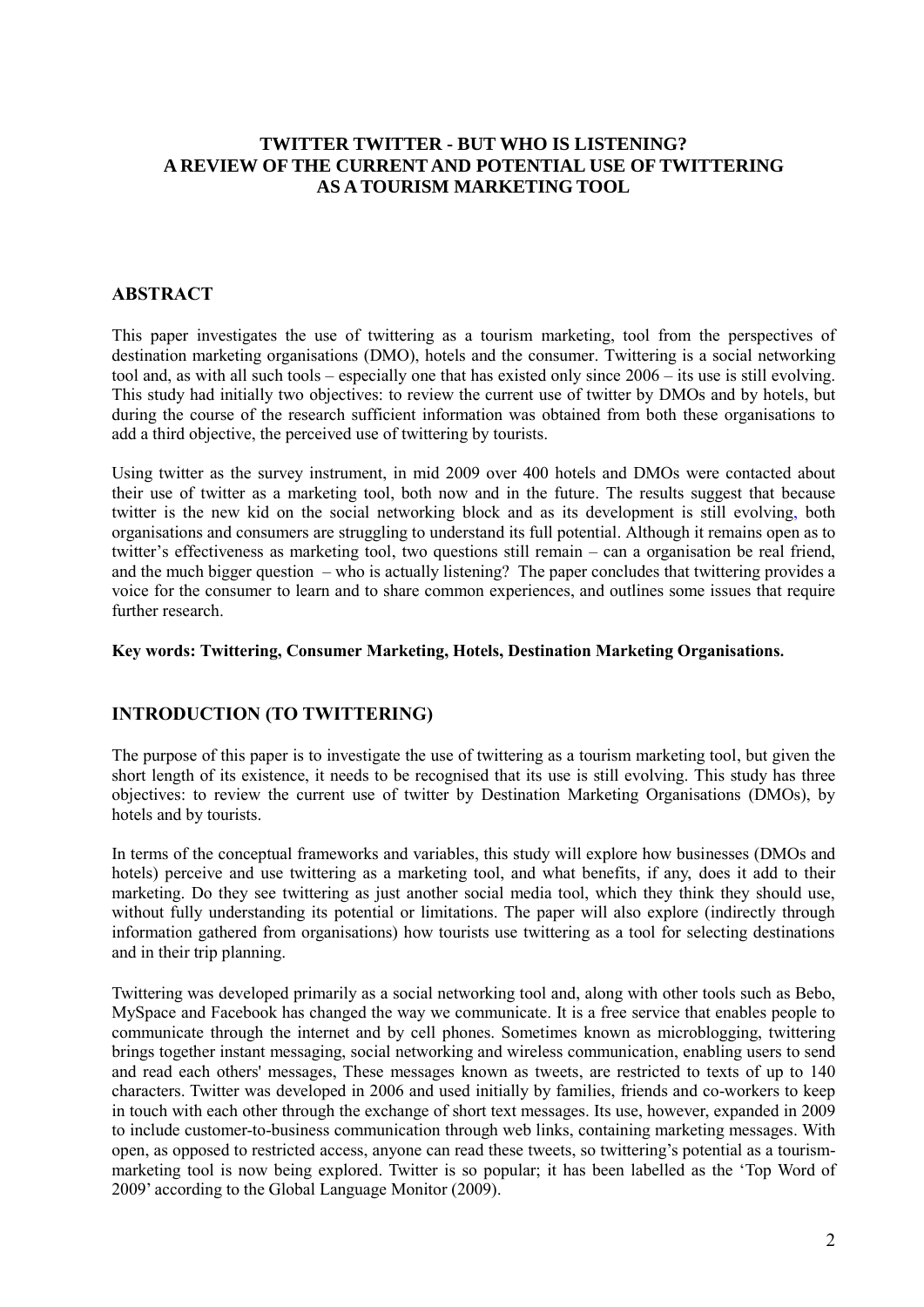Twitter was widely used in the 2008 USA presidential campaigns as a means of communicating with the young, and in June 2009 was used extensively to co-ordinate demonstrations in Iran, when the Iranian Government (Veiszadeh, 2009) restricted other means of communications such as cell phones. A number of studies have shown that twitter can be useful in emergencies (Jason, 2008), best highlighted by three specific events in 2009. In the USA, the bird strike, which resulted in the plane crash in the Hudson River, was photographed by members of the public and twitpixs sent around the world hours before any official media photos. In Australia, the Country Fire Authority used twittering to send updates on the Victorian bushfires to people living in the danger areas (Young, 2009). Perhaps twittering's popularity was best illustrated, when the pop star Michael Jackson died; the system crashed when too many people tried to use it at the same time.

Since its launch, twittering has grown considerably. In February 2009 it was ranked as the third most popular social networking tool in terms of the number of users, with 55 million visits generated by 6 million visitors (Kazeniac, 2009), but this could have been as high as 10 million visitors, according to Curtis, 2009. While ComScore the web tracking firm, claims that Twitter has 54m users a month and 300m users overall. However, large numbers does not mean high quality, and twitter has been criticised by some consumers for its many trivial messages (Lavallee, 2007).

Twitterings' popularity maybe due to its low entry costs and simplicity of use, but also to the sharp increase in broadband availability, and the growing number of people who feel comfortable using new methods to communicate. Although Twitter is a private company it has no income, no revenue stream, no sponsors, no advertising and importantly no profit, yet it has attracted some \$US100m in venture capital**,**  and is now said to be worth over \$US1 billion (Rushe, 2009), but will it last? Twittering's appeal lies in its novelty, but when traditional businesses start to use twittering to communicate it may lose its edge, as its early users move onto the next big thing (Leongettler, 2009).

Although twittering's use as a marketing tool is a relatively new concept, it is becoming a popular method for tracking and directing the consumer's attention to particular tourism products and services (World Tourism, 2009). Through the use of imbedded messages, twittering allows an organisation to monitor the behaviour of twitter-users and to communicate with them through active monitoring of their tweets. But perhaps twittering's main benefit is that it allows an organisation to infiltrate into the lifestyles of individuals through the tracking of messages sent through twittering, thereby gaining a better understanding of their needs and aspirations and so build customer loyalty.

# **LITERATURE REVIEW**

In 2008 Portland, Oregon, was the first city to launch its official twisitorcenter (online visitor information centres) [www.twitter.com/travelportland.](http://www.twitter.com/travelportland) Because many of the requests for information are sent as open messages, this encourages other people to take part in unrestricted discussions, and this is why DMOs like twitter (Strachan, 2009). By July 2009, some 210 DMOs in North America, eight in Europe, and one in Australia were using twitter as a viral marketing tool (www.twisitorcenter.com). In the USA, while most of the large States have a twisitorcenter, twitter is used mainly by small destinations at the county level as an inexpensive marketing tool. A number of airlines such as Alaskan Airlines (6,000+ twitterusers) and JetBlue (4307000+ twitter-users), (Travel Weekly, 2009) have recently set up twitter information booths, so that they can respond quickly to events such as delays (Hotelmarketing.com, 2009). Restaurants are using twitter as a new marketing tool, because it provides a quick route to pass on information about new menus (TIG, 2009). On-line travel agents have also been quick to adopt twitter, because it gives them the ability to offer time sensitive special deals (Strachan, 2009).

Research into the effectiveness and usefulness of twittering as a marketing tool is scant. While, there are an increasing number of observations by social commenter's about twittering (Joel, 2009, Morris, 2009b**),** there is little robust research. The tourism industry are aware that they are at risk from negative comments placed on open message sites such as twitter, (Tamar, 2008), but have difficulty in formulating the best strategy to react to such comments.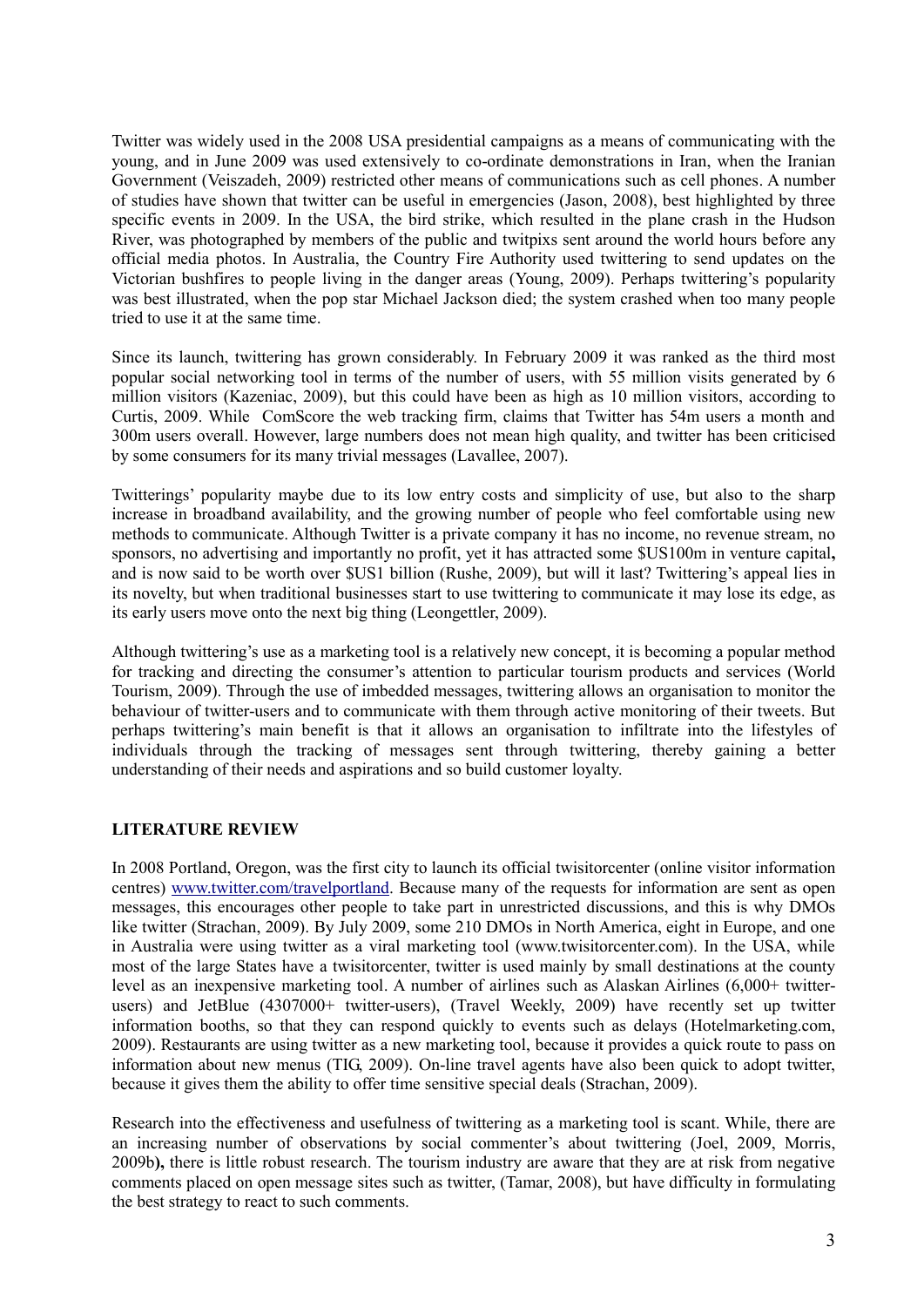According to Gartner (2009), there are four practical ways that businesses could use twitter:

- 1.Direct as a marketing or public relations tool
- 2.Indirect company employees use it to enhance their own and the company's reputation
- 3.Internal employees use it to communicate ideas and information to each other
- 4.Inbound signalling through the use of streaming and search tools to provide information about their customers and what their competitors are saying about themselves.

Through the empowerment of the individual by the internet, the holiday booking trend is moving away from not only traditional travel agents, but also on-line travel agents, towards suppliers' websites such as hotels and airlines, and Emarketer (2007) has suggested that there is an even greater need to understand how consumers make decisions and the tools they use. Java, et al. (2007) suggested that people use microblogging sites like twitter for routine purposes such as keeping in contact with friends, and for seeking and sharing information about a wide range of activities. However, Wenger (2008) questioned the usefulness of blogs as a research tool in terms of providing additional information that is not available from other more rigorous research techniques; he did, however, suggest that more useful information could be gained by speaking direct to the bloggers and the organisations, which used twitter. Carson (2008) suggests that valuable data could be drawn from blogospheres, but finding and analysing such blogging data is time-consuming and he recommends a targeted approach, taking into account a destination's market segments.

### **RESEARCH METHODOLOGY**

From a public mailing list maintained by the Travel Trade Gazette, in mid 2009 some 216 hotels and 219 DMOs, which had a twittering address, were sent a short twitter message about their use of this method of communication as a marketing tool. If they did not respond after three days, another tweet was sent, but this follow-up message had little effect on response rates. Of the 435 tweets sent, some 87 failed to be delivered and 132 replied out of 348 actually delivered, giving an effective response rate of 38%. Of these 132, some 117 also provided responses on how they tourists used twittering. Of the 132 replies, some 120 provided answers to all five survey questions, while 12 provided only partial answers. The use of twittering as a research instrument to conduct surveys is very new, so little evidence-based research is available on its suitability as a research instrument, and the expected response rates. The first twitter message from the researcher was sent to the known consumer twitter address of the hotel or DMO, rather than to an individual manger. After eliciting an interest to participate in the survey, along with a promise to share the final paper and any power-point presentation, and if funded, to undertake a bespoke presentation to the organisation the five questions (noted below) were tweeted to the organisation one at a time. That is each question was sent only after the previous question was answered. Although not ideal, after piloting this was found to best method, as each response could then make use the full 140 characters, rather than trying to answer all five questions with 140 characters. The survey questions were: their use of twittering for consumer marketing and/or business communications along with examples, costs, criteria for measuring success, willingness to share successful/unsuccessful stories and their views on future use of twitter in their marketing strategies.

One severe limitation of this methodology is the restriction in the number of characters that can be used in any tweet question; this also restricts the information in the response. An additional difficulty was the widespread use of abbreviations, and unfamiliar new words e.g. crowdsourcing., which sometimes made it difficult to interperate the information. Although the author was able to seek clarification through follow-up tweets, it was difficult to control the quality of the responses and to be confident that the person responding had the necessary knowledge to answer the tweet survey. It was also noticeable that the person who replied to the first tweet was not necessarily the person who replied to the follow-up tweets. The research outputs focuses on developing ideas, concepts and twitters possible future developments from the perspectives of the DMOs, the hotels and the tourist. Although information was not gathered directly from tourists, many of the tweets also included thoughts on how tourists are using twittering, and this used in the paper. The differences in regional responses were few, and where they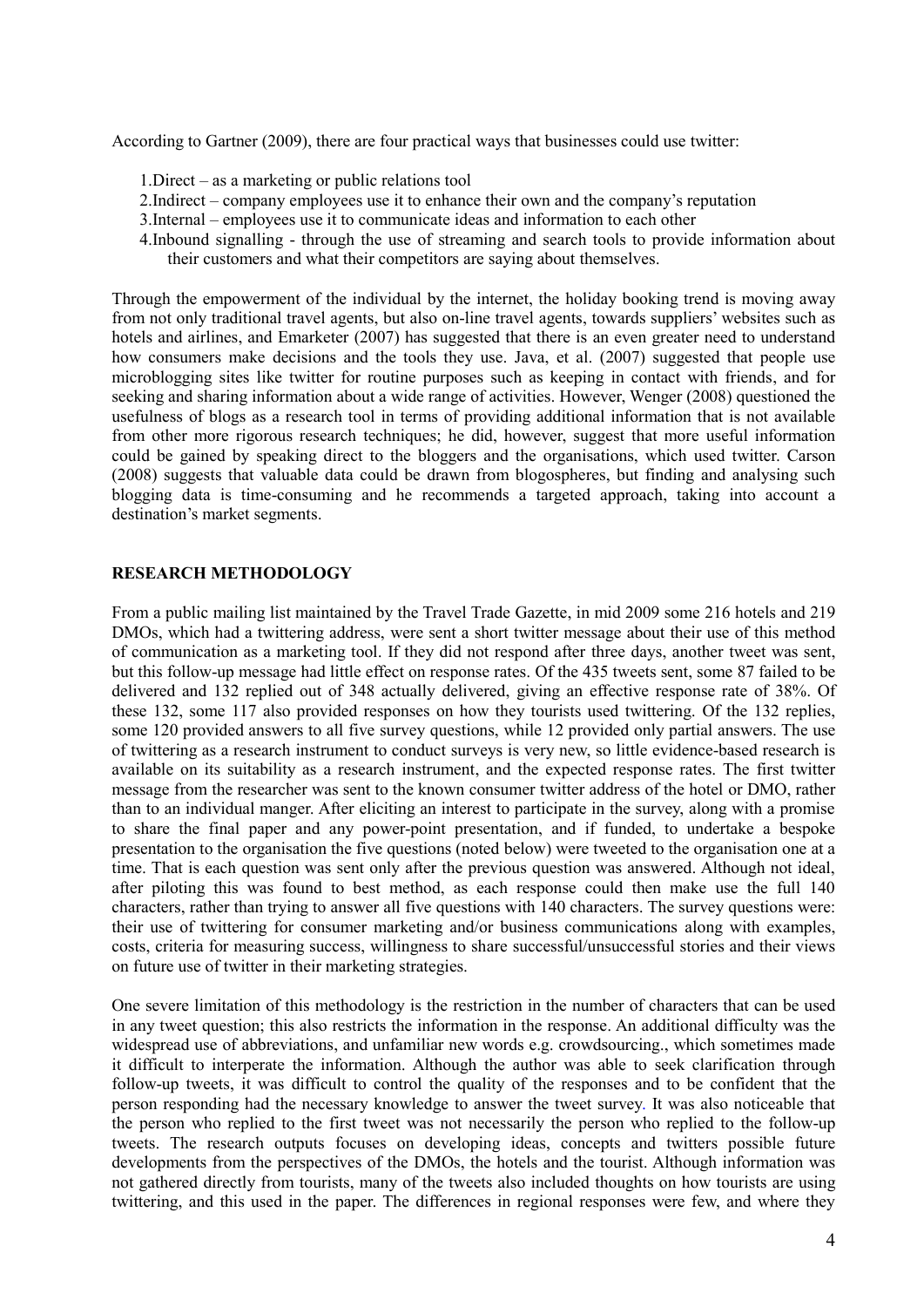were different, are noted.

|                              | <b>NORTH AMERICA</b> |          | <b>EUROPE</b> |          | <b>OTHER</b> |          |
|------------------------------|----------------------|----------|---------------|----------|--------------|----------|
|                              | Tweets               | Tweets   | Tweets        | Tweets   | Tweets       | Tweets   |
|                              | Sent                 | Answered | Sent          | Answered | Sent         | Answered |
| Hotels                       | 151                  | 37       | 48            | 19       | 17           |          |
| <b>Destination Marketing</b> | 210                  | 70       | 8             |          |              |          |
| Organisations                |                      |          |               |          |              |          |
| <b>Total Responses</b>       | 361                  | 107      | 56            | 22       | 18           |          |
| Average Number of In-        |                      | 8.3      |               | 8.1      |              | 12.7     |
| bound Messages               |                      |          |               |          |              |          |
| Average Length of Time       |                      | 7.3      |               | 8.4      |              | 5.8      |
| From First to Last Tweet     |                      |          |               |          |              |          |
| (hours)                      |                      |          |               |          |              |          |

Table 1: Tweets Sent and Answered, by Region and by Type of Tourism Organisation

Table 2: Number of Tweets That Included a Response on How Tourists Used Twittering

|               | NORTH AMERICA |                |          | <b>EUROPE</b>  | <b>OTHER</b> |                |
|---------------|---------------|----------------|----------|----------------|--------------|----------------|
|               | Tweets        | Provided       | Tweets   | Provided       | Tweets       | Provided       |
|               | Answered      | Information    | Answered | information    | Answered     | information    |
|               |               | about tourists |          | about tourists |              | about tourists |
| Hotels        | 37            | 32             | 19       | 18             |              |                |
| Destination   | 70            | 61             |          |                |              |                |
| Marketing     |               |                |          |                |              |                |
| Organisations |               |                |          |                |              |                |
| Total         | 107           | 93             | 22       | 21             |              |                |
| Responses     |               |                |          |                |              |                |

# **DISCUSSION OF RESULTS**

# TWITTERING AND DESTINATION MARKETING ORGANISATIONS (DMOs)

DMOs believed that twittering could be helpful to them, because it provided an additional and inexpensive method of destination marketing. Most of the DMOs surveyed tended to see twittering as limited to local and regional markets, and not for overseas markets. They did, however, think that it would be useful to overseas visitors once they were at the destination in order to draw their attention to specific products.

All the DMOs had difficulty in evaluating the effectiveness of their tweet messages, especially in providing conversion rates (ratios of tweets to actual destination visitors), and were cautious in overestimating its effectiveness. Although they recognised that twittering could deliver their marketing messages to potential visitors, they saw it more as a communications rather than a marketing tool, one that could provide positive as well as negative messages. In terms of monitoring what was said about their destination in tweets, none had any formal monitoring procedures, but most relied on their younger staff to informally monitor open tweets and to respond to negative comments. They appeared to use twittering as a policing tool, one that searched for negative messages, rather than as a positive marketing tool.

The DMOs reported a growth in the use of twittering in both 2008 and 2009, but were unwilling to share data, or probably more correctly, did not know the extent of that growth. They did, however, expect that, as more people used twittering for social networking, its use in the future as a marketing tool would increase, especially in providing reassurance to first-time visitors. It was clear that a few of the DMOs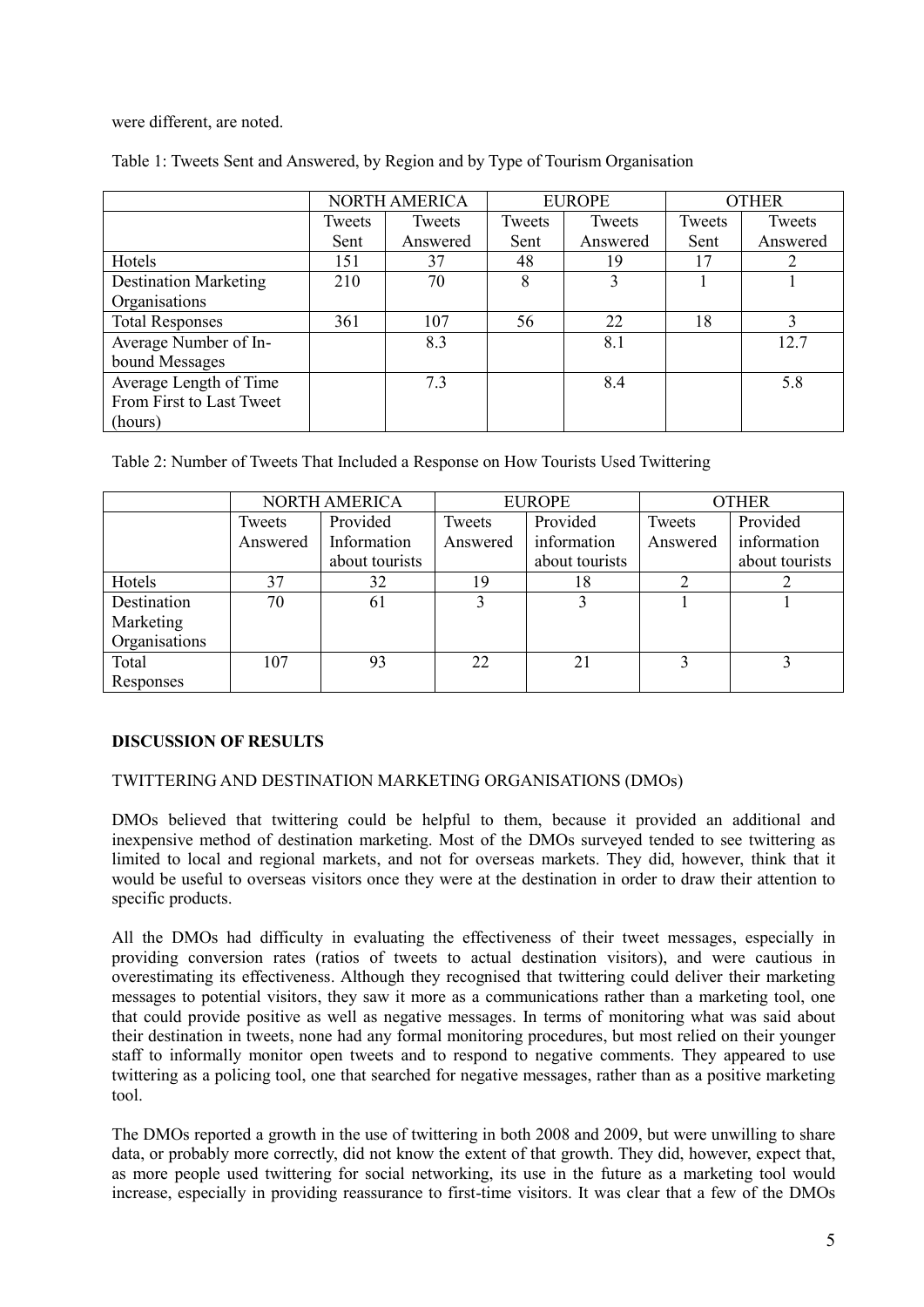had thought about their future use of twittering, but were reluctant to provide details of their future marketing campaigns using twitter.

From this research, several methods in which twitter could be used as a marketing tool were highlighted.

### 1.Online Advertising

Most of the DMOs suggested that twittering could best be used for targeted advertising to promote new tourist destinations or destinations with low visitation rates, by directing individuals to particular destination websites. In spite of knowing little about the profile of twitters, in terms of their tastes and preferences, the DMOs thought that through the placement of different links within a twitter message, the chance of reaching people who may be interested in a destination would be greatly increased. This scattergun approach, although not normal in other forms of marketing, was considered by the DMOs as suitable for twittering, because of the low entry costs. None of them, however, considered the possible negative impact of promoting a destination, which the twitterer did not want to know about. DMOs thought that twittering was perhaps more effective at raising awareness than in generating direct sales.

DMOs believed that they could use twittering to send messages to people who had indicated that they would like to receive tweets containing information on their destination. Especially when they believed that, these tweets might contain special or secret knowledge, such as the best time to visit, or special accommodation rates.

### 2.Educating Tourism Decision-Makers & Tourists

Although twitter restricts the size of the messages to a maximum of 140 characters, a number of DMOs used twitter to educate political decision-makers/lobbying organisations about their destination. For example, during the USA 2009 national travel and tourism week, DMOs used tweets to educate key local, state and national political leaders about the importance of the travel industry. DMOs also used tweets to play on politicians' fears, because people whose jobs were dependent on tourism are also voters and any negative impact on its growth may damage the politicians' re-election.

Informing local people about tourism through twitter is being considered by a small number of DMOs, because they felt that residents were not fully aware of the importance of tourism. The European DMOs, although aware of this possible use of twitter, were reluctant to pursue this avenue, as it could be seen as political activity, not so the American DMOs.

Some of the smaller, mainly county-based DMOs also saw twittering, as means of encouraging the VFR market as well as informing the residents about the benefits of tourism. Other, smaller DMOs with low visitation rates from large neighbouring centres of populations thought that twitter could be used to remind them about how close the destination was to their home, so help develop their day-trip market.

# 3.Improving Marketing Strategies

A number of the DMOs in destinations with multiple agencies dealing with tourism from their own perspective, experienced co-ordination issues with different marketing messages and physical development priorities. Through tweeting, DMOs believed that they could better keep in touch with key staff in the different agencies, through frequent and informal contact on a person-to-person basis. Frequent contact was seen as important in maintaining good relationships between agencies, not so much by staff at senior level, but by those tasked with actual delivery of common projects.

Through twitter, DMOs could also organise more effectively inter-agency working groups. If individuals cannot attend such events, they can still contribute to the discussions using twittering. Twittering participation in such events could act as a surrogate for face-to-face discussions and thus individuals could still present their ideas and support others, without actually attending an event, although the effectiveness of such activities was doubtful.

# 4.Competitions

A number of DMOs have used twittering to organise competitions in order to raise awareness of their destination. During the 2009 Travel and Tourism Week in the USA, DMOs organised competitions and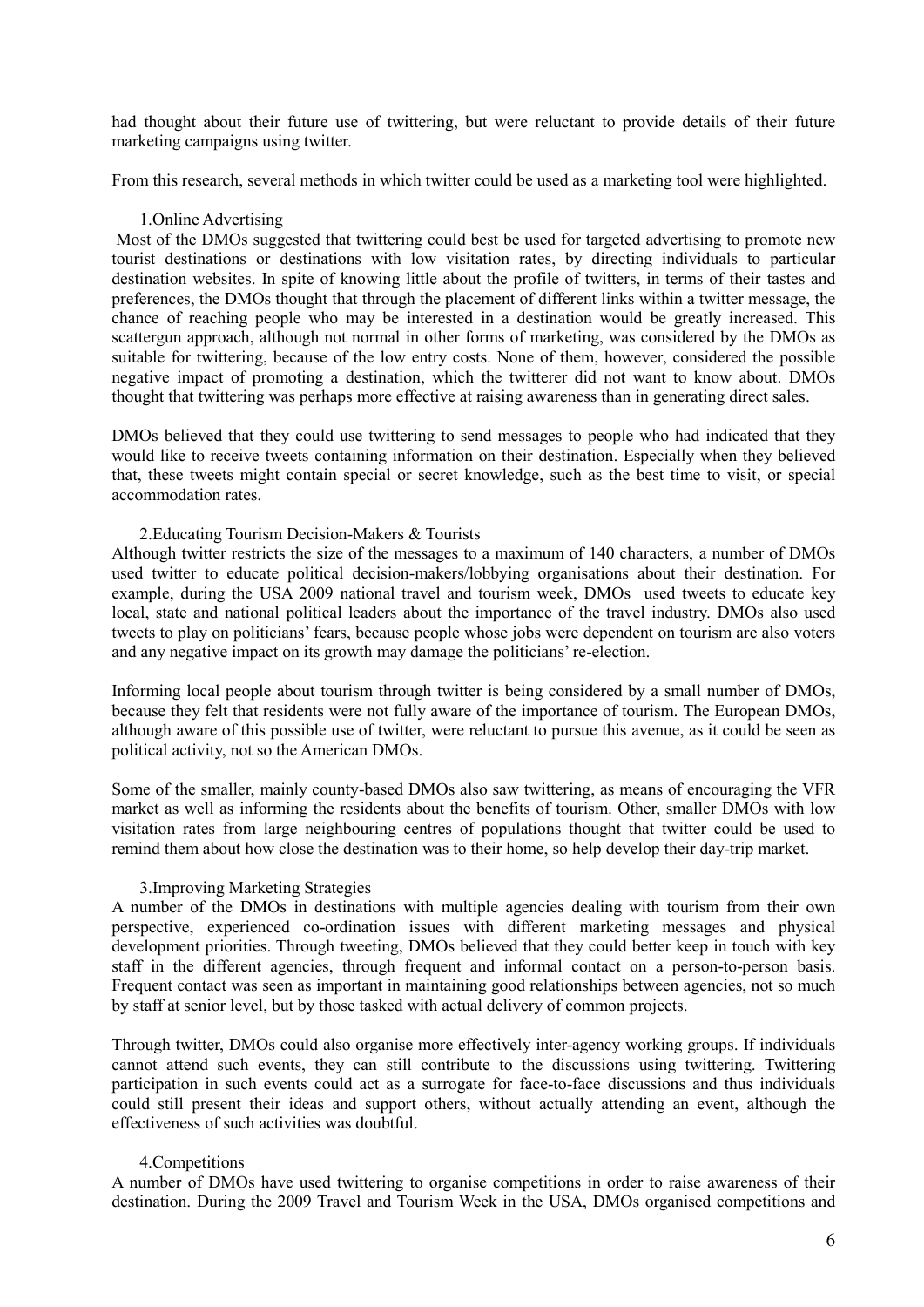the winners were awarded prizes (Huber, 2009). Many of these competitions focussed on those working in the tourism industry and required participants to undertake some research about the destination in order to win.

The DMOs also suggested that competitions open to all tourists could be beneficial, even if individual twitters did not win a competition, the research they undertook to answer the questions would enhance their knowledge about a destination and so increase the likelihood of visiting. Some DMOs suggested that if a large number of people participated in a competition this in itself may bring twitters together with one purpose in mind (winning the competition) and so help create a community twitter group of like-minded people, interested in a particular destination – thereby provide a marketing opportunity for the DMO. A suggestion from a number of DMOs was that such competitions should be organised on a regular basis and not restricted to an annual contest in order to maximise the benefits and maintain the development of the twitter community.

# TWITTERING AND HOTELS

From the results of this research, it appears that hotels and hotel groups have not utilised twitter effectively to market their services. Some hotels sign up for twitter as they did with other social media sites, only to abandon them later, while others have not updated their messages to keep them in active contact with their twitters. However, there are a number of hotels and hotel groups, which are actively using twitter as part of their marketing mix, including Fairmont Hotels (Kirk, 2009, Shallcross, 2009); Westin Bonaventure (Kirby, 2009); Hotel Casa del Mar (California 2009); Four Seasons Resorts (Kirk, 2009); The Citizen Hotel (Kirk, 2009); Design Hotel (Valinhas, 2009).

Based on this research, there appears to be a number of uses to which twitter is being exploited by the hotels.

# 1.Consumer Competitions

A few hotels are utilising twitter to organise competitions for marketing purposes. These competitions are a useful marketing tool because they bring people together into a community, especially if the tweets are shared with others to achieve a common goal of winning a competition. As communities are at the heart of twitter, a number of hotels suggested that this low-cost tool has good potential to create awareness, as well as to reach a large number of potential customers in a short period of time. Hotels would organise more twitter competitions, because they perceived the benefits outweigh the costs.

Most of the Hotels also thought that by offering prizes, the winners were much more likely to revisit the hotel as a paid client at some future date, however while the winners may revisit, will the losers also visit? The hotels also thought that they could add value by including other products in the prizes e.g. restaurant vouchers, and while of course this adds value to the prize, the benefit to the hotels or other providers is not clear.

# 2.Special Rates

Offering follower**s** special rates exclusive was regarded as a much more effective marketing activity than competitions, if only because everyone is a winner, not just the lucky few who won! These special rates could include discounts on accommodation, meals, activities and extra services such as spa treatments. A number of hotels thought that their loyal followers would be much more susceptible to discounts and special offers, even though the same discount might be available through other sales channels. There was also a common feeling that such discounts increased the twitters' length of stay and encouraged them to visit other hotels in the chain, particularly to destinations they may not have considered. Through the use of promotional codes available only through twitter, the hotels are able to track the impact of any special offers. Travelodge (a UK budget hotel group) recently offered a £GBP10 discount to its followers on its already low prices in the low season around Christmas.

The hotels assumed that twitters could also be encouraged to read more marketing messages and news stories about both a particular hotel and the wider hotel chain, than they would through other marketing methods. There was a perception that unique and boutique hotels could benefit more by tweeting short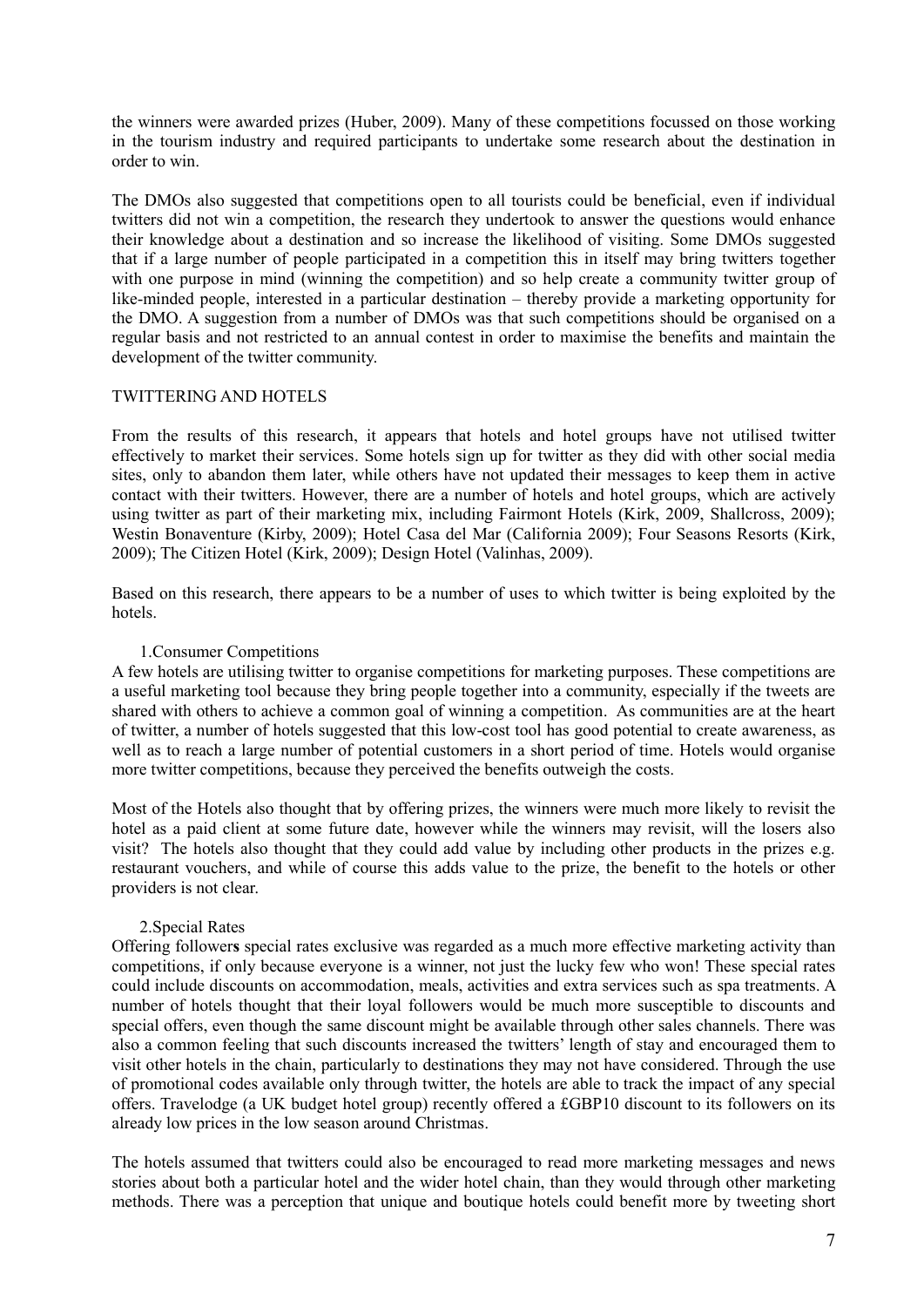stories about special guests and quirky incidents, than would standard hotel chains.

### 3.Internet Advertising

Tweeting news and updates about a hotel and the services it offers, and information about the wider hospitality industry was thought to be a good use of twitter, especially when users allowed links to be placed in their profiles, so that a tweet could be forwarded to all members of a twitter's group of friends.

### 4.Customer Service and Brand Improvement

One of the major uses of twitter is that it allows individuals to have conversations and thereby connect in real time with other twitters. The hotels thought that by interacting with their customers through twittering they could build consumer loyalty, and by befriending twitters, develop a friendship which might lead to increased brand loyalty and repeat custom. Nevertheless, the question that should be asked, can a hotel really be a friend? The answer is, of course, no, but through regular communication with twitters, this could result in a perception of a friendship.

By using tweets, hotels should be able to track and monitor the perception of their brand in the marketplace and hence evaluate their performance; the hotels did, however, recognise this would be labour-intensive and many were reluctant to make the necessary staff investment. One of the key strengths of twitter is that it enables two-way conversations, and consumers could share their opinions concerning the hotel and how it could be improved. Hotels recognised this strength of twittering, but the research suggests that few were proactive in taking advantage of these two-way conversations.

One of big advantages of twitter is that hotels can eavesdrop in real time on conversations about their brands and get quick feedback about their hotel (Morris, 2009a). Staff can participate in conversations and use their communication skills to convince the twitters they are actually listening and acting upon their comments, but this could be time-consuming and many hotels were not willing to make such an investment.

In an effort to broaden its appeal and to help with its growth, it has been reported (Rushe & Chittenden, 2009) that twitter will start carrying video messages. This will add another dimension to marketing through twitter, as organisations will not just be able to tell consumers about changes to their products, but will now be able to offer visual images of these new products.

# 5.Viral Marketing

Viral marketing is nothing new, in the 1950's the Tupperware party was one of the greatest viral networks of their day (Penenberg, 2009), it relied on consumers to market the product. It developed into not just marketing activity between individuals, but also the concept of marketing between social clusters. Utilising social networks to foster brand awareness through self- replicating viral processes, should lead to a greater spread of a hotel's marketing messages. Since twitter enables users to re-tweet other users' tweets, there is some potential in using twitter for viral marketing campaigns (Vaynerchuk, 2008). Some hotels thought this strategy would encourage people to pass on messages to others, thereby greatly increasing a message's exposure (Wilson, 2003), but just because a message is passed on, this does not mean that its influence is increased. As with Tupperware, people trust each other and those in our social clusters, rather than businesses who overwhelm us with pop-up ads (Penenberg, 2009). The ethics and usefulness of such action were questioned by a number of hotels and some recognised that such actions could be seen as annoying and even detrimental to a hotel's brand. It is also important to remember that in using twittering as marketing tool, that the logic that drives all marketing should not be dismissed. Functions such as targeting and segmentation are core to any marketing campaign, and just because twittering is a new and cheap marketing tool, does not mean that it need not follow conventional marketing thinking.

# 6.Free Hotels Stays

A number of the hotels suggested they were considering (although none so far had offered or more accurately admitted) offering free stays to their most loyal and positive twitters. The reason behind such a suggestion was that the twitters would then comment positively to their social clusters and others on the hotels twitters group about the product. Indeed, this has been already been tried by Ford, who gave its top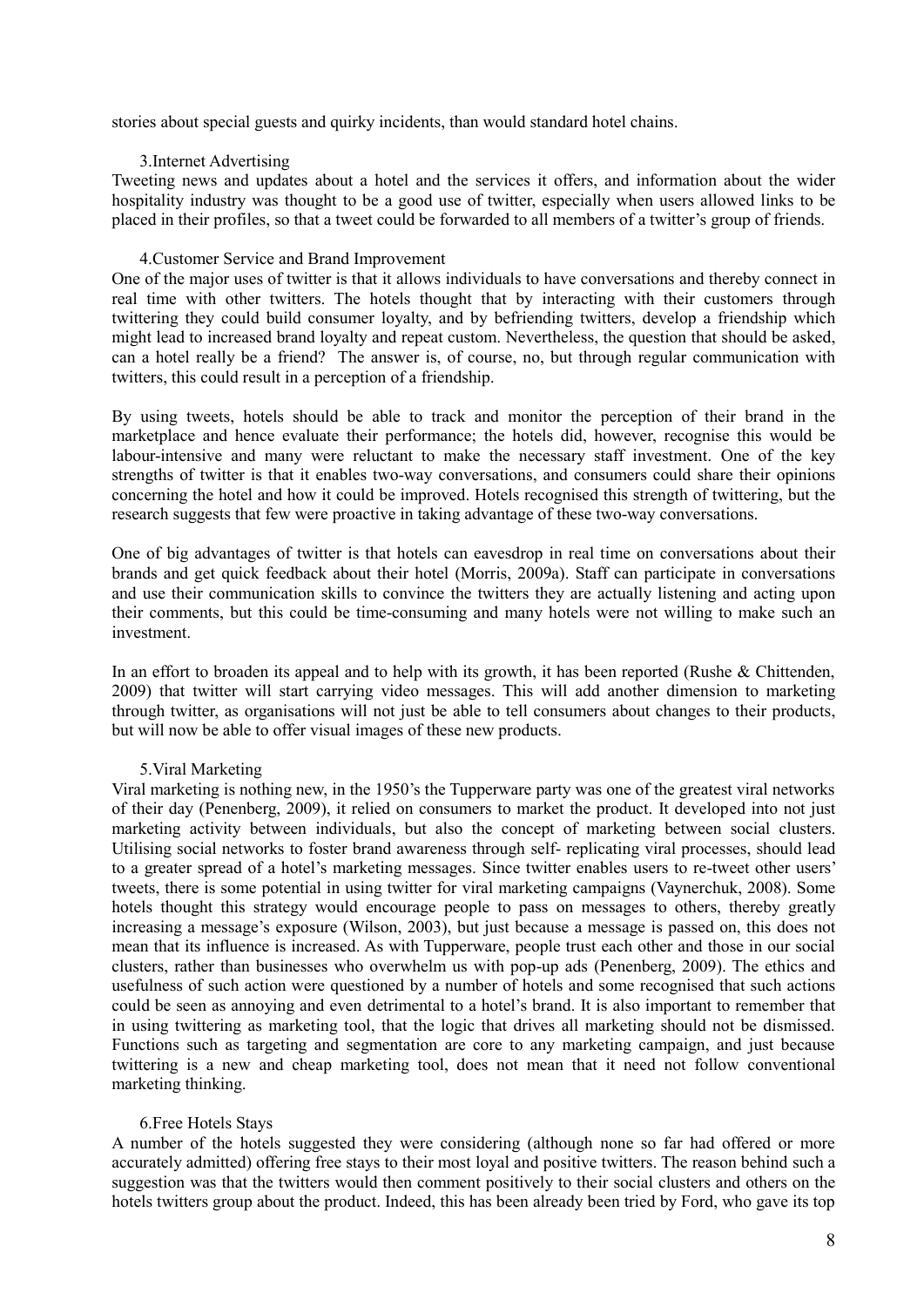#### bloggers a new Ford Fiesta for six months. (Swatz, 2009).

# TWITTERING AND TOURISTS (Based on comments provided by tourism businesses)

### 1. Learning Tool

More than three million messages are sent each day through twitter (Lake, 2009), and through twitter, people can learn about tourism destinations. For example, twitters that have been to a destination, which did not live up to, their expectations, can and do voice their complaints on twitter, making them available for others to read. Through the use of twittering, a tourist's knowledge is no longer limited to their own experiences, but rather they can draw on the combined experience of other twitters through posted comments. Comments about destinations sometimes focused on high-level observations such as seasonality, sustainability and the welfare of employees, but most tended to focus on very detailed observations based on the twitters' experience of the destination such as cold weather, little to do at night, etc,. A number of respondents said that twitter allows tourists to develop a detailed level of experience about a destination, akin to their second visit, rather than a first visit, because twittering provides for sharing knowledge. Also through the search engine provided by twitter, tourists can plug-in brand, personal and company names and even topics in order to download comments posted by other twitters.

#### 2.Group Formation

As twitter is a social network tool, it enables tourists to communicate and share information. Individuals planning to visit certain tourist destinations at the same time could benefit through tweeting, by forming a virtual group, prior to their visit. Group formation was seen as helpful to first-time visitors, because it provided a degree of comfort and security, especially when visiting overseas countries. Individuals do feel more secure when in the company of others in case of problems, and through a twitter group, feel they can call on the others should an emergency occur. Because of this assurance, single tourists with the support of their twittering followers felt more secure in choosing destinations.

### 3.Communication

Twitter can also be used as a communication tool for tourists to interact with tourism providers about the services they provide. Through twitter, accommodation and other providers can learn about complaints and improve their services to maintain their customer base. Tourists could also utilise twitter to praise suppliers who provide good-quality service. Placing of twittering comments on DMOs' and hotels' sites could provide an additional marketing advantage. There was a suggestion that twitter users are more willing to accept messages from organisations inviting them to open links on their twitter page, rather clogging up their email in-box (Rushe, 2009).

#### 4.Reminder Mechanism

Tweeting can be used to remind tourists about their past and future trips (Trapani, 2007). Individuals can be alerted via their cell phones when their twittering friends update their accounts and so be better informed about a destination. In addition, they can be reminded by DMOs and hotels about a destination's special offers and official requirements, such as visas and exit charges. A number of DMO's also mentioned that they felt the timing of tweets was crucial if you wanted them read, with lunchtime and late afternoons being best for posting tweets.

### **CONCLUSIONS**

Twitter has the potential to provide many benefits to the tourism industry, but the industry seems reluctant to make full use of it, not so much because of active rejection, but because they are unaware of its potential. It is regarded by many DMOs and hotels as just another marketing and communication tool, and is misunderstood by many managers. However, as with the introduction all new media (books, newspapers, radio, television, internet) there is an inbuilt fear of the new. There is also a group of people who see twittering as superficial, and bemoan the move away from face to face communications and see twittering as no more than a new form of stalking, while others 'consider it too cool for school'. (Swartz, 2009). It could be argued that with twittering 'the medium is the message' that is, twittering itself is more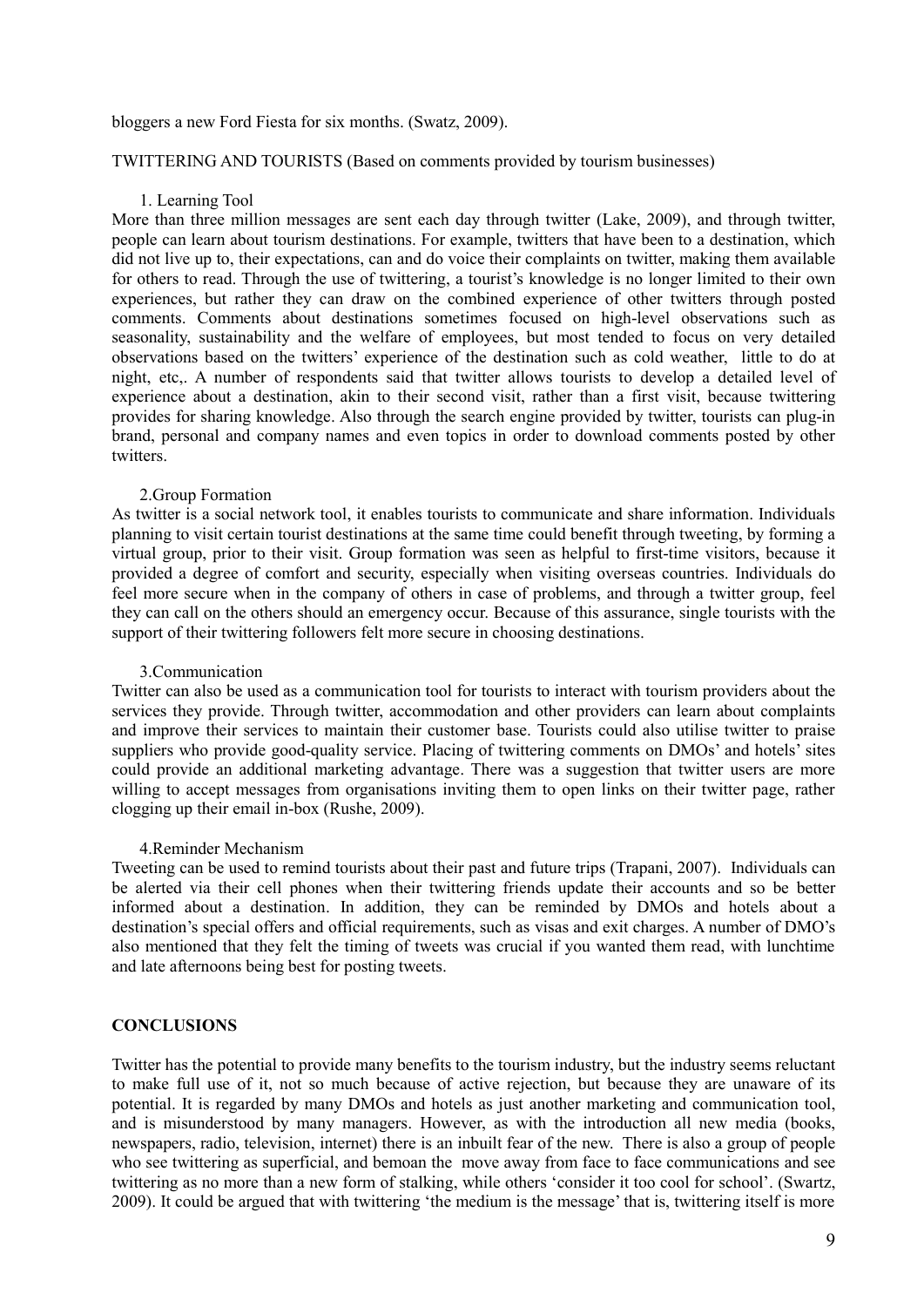important than the content of the message, businesses have to be seen in touch with zeitgeist?

Tweeting appears to provide an inexpensive method for organising competitions and for providing multiagency input into local tourism strategies. It also provides a mechanism to communicate with the young, who may not be listening to marketing messages delivered through other forms of media. Its use tends to be limited to some hotel chains, luxurious and boutique hotels, but they are not sure, if it will help them to become more competitive, nor if their existing customers actually use this technology. In a sense DMOs and hotels are playing a waiting game, looking for clear evidence that twittering will add to their bottom line. This lack of evidence (or is it faith?) prevents many of them adding twitter to their marketing toolbox. One way round this issue would be to use a blog-analysis tool, as suggested by Bulkeley, 2005, to monitor tweets.

The development of twitter groups loyal to a destination or a hotel which offer each other mutual support and exchange of information, was perceived by both as being useful, and these twitter groups also creates a market segment which could be easily targeted. Another trend suggested by some hotels was the development of closed or specialised twitter groups. Groupings of like-minded middle managers of similar companies could use twitter to develop what could be described as a mutual support group, to share common problems and issues (Kellaway, 2009).

Although this research suggests that twittering is used for generic marketing campaigns, it is difficult to determine the level of the potential interest for products within specific groups of people, thus limiting its use as a marketing tool, until better marketing measurement and effectiveness tools are developed. This use of twittering by DMOs is currently seen as a virtual 'big brother house', with the twitters commenting and passing judgements on destinations, products and services, but one in which the DMOs have little control, and this makes them feel uncomfortable.

Twittering is also about providing an enhanced customer experiences, and communicating directly with consumers. A number of senior hotel managers stated that they used twittering to bypass their marketing departments, and through twittering spoke directly to their consumers, to get a better understand how their products were perceived by consumers. They also used it to override the company's normal complaint procedures, as they could immediately act on consumers concerns. Some sated that they appreciated the raw honesty of consumers, and recognised the need to a develop a social media marketing plan, that was outside their normal marketing activities.

Tweeting can also be beneficial to individual tourists, because it provides them with an affordable means of communication where they can spell out their complaints and comments and share them with anyone who will listen. Through tweeting tourists are becoming much more informed and more knowledgeable about products on offer. This is part of a wider shift in the balance of power, from business and organisations, to the consumer. However, in spite of twitter's many benefits, tourists still need to evaluate information before using it to make decisions. As long as such information is provided by a small group of known friends and family twitters, there is tendency to believe it, because word-of-mouth recommendations have long been recognised as the most effective marketing tool. However, when messages are from surrogate friends such as DMOs and hotels, there is tendency to treat them with suspicion.

One of the biggest mistakes companies make is to use twitter and other social media to hawk their products (Lalley, 2009) as twitter is about engaging people, not selling products. Twitters are tired of such surrogate friends and the best way for organisations to develop friendships seems to be by offering twitter-only discounts and special offers. However, this anthropomorphise of products through twittering, by suggesting they are friends debases humanity. Consumers are looking for help in selecting products as well as utility and value, with large companies now using twittering as an extension of their call centres, rather than part of the marketing departments. This shift from marketing and selling to communications is where the strength of twittering may show through in the future.

A number of small hotels with small marketing budgets have praised twitter as an inexpensive way of marketing to a global audience. They have also used it as substitute for more market expensive market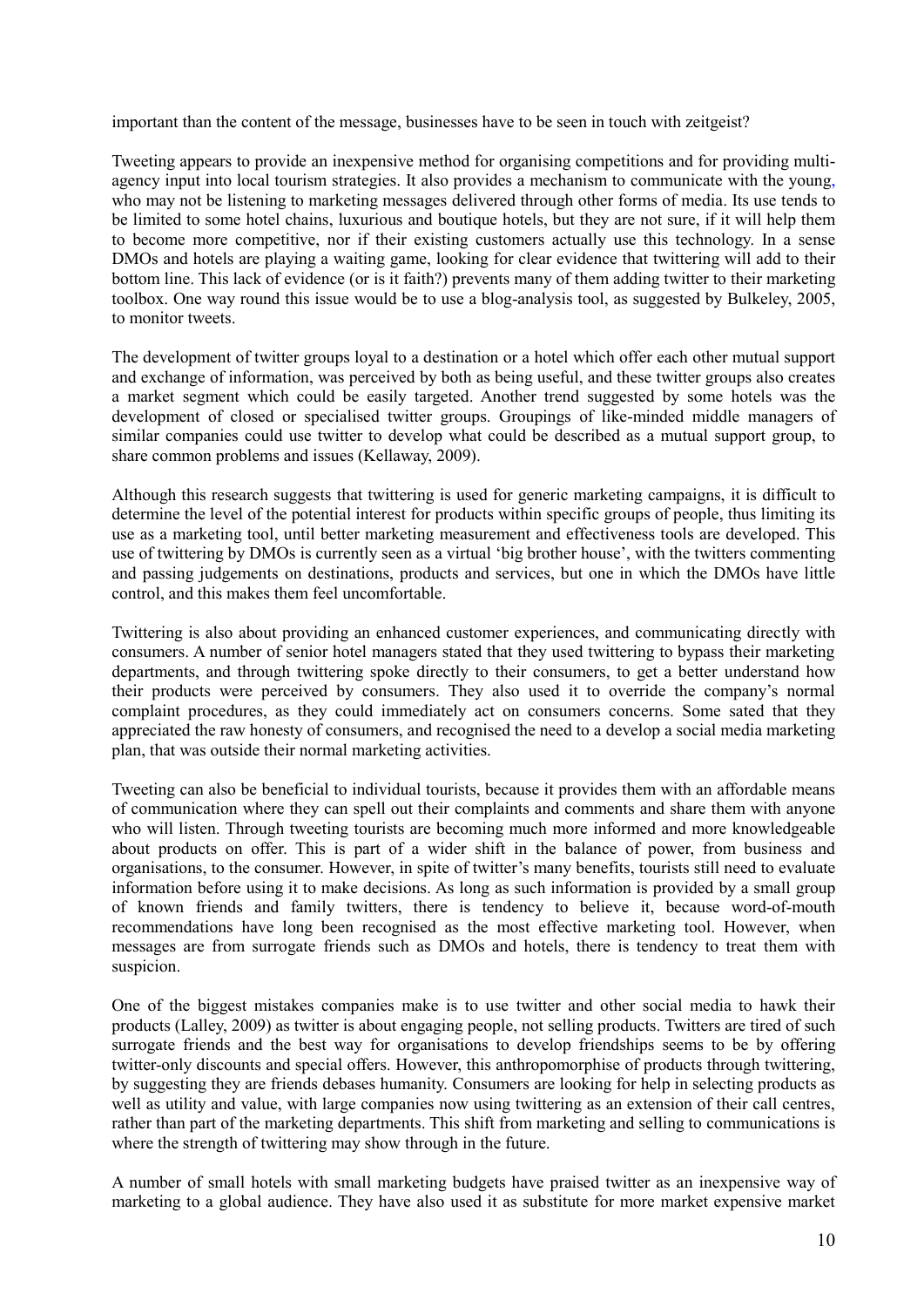research tools such as focus groups, as it is able to provide fast feedback. (Prentice, 2009). For small tourism businesses, the important message is to tweet with quality, to make sure the right message is getting through to the right potential customer. It is no use establishing a twittering site, then not using it to communicate with your customers, it is important to provide customers with information they can use to buy your product.

Some DMOs and hotels enter twitter discussions as a form of damage control to counter negative comments; others participate on a positive bias, using it to resolve issues before they become serious. However, the organisation must first enter a discussion before they can decide how best to use it. Twitter has been described like a friend who does not stop talking (Lavallee, 2009) and this is a danger, that by using twitter you could end only talking, and not adding anything to the bottom line.

In terms of further research, there is real need for case study material to be developed to show the effectiveness (or not) of twitter, as well as perhaps new measurement tools to measure actions in terms of bookings, not just in the immediate timeframe, but over a longer time period. The psychological benefits of friendships between businesses and individuals also needs to be explored, as does the truthfulness of twitter messages, especially if they have a relationship with the businesses. Further exploration is needed into the differences, if any, between those tourists who are using twittering as social tool, for holiday planning purposes, to make decisions making and those who use it for actually bookings – who is listening to the tweets and monitoring the resulting actions. Manager's perceptions of tweeters would be a useful research topic, do they really listen to them, or are the seen as slightly sad people who have nothing better to do? The confidence of marketers in the effectiveness of twitter is underexplored, particularly in terms of targeting and segmentation, which is at the heart of all marketing – or these values overridden by the low costs? The negative effects of twittering, including the level of uninteresting tweets has also been under-researched.

However, the unknown factor that drives twitter's future development, as with other social networking sites, is its ability to change continuously into something unexpected. As twitter goes mainstream, it could develop into just a high-tech means of chatting to friends about their holiday (a communication version of the traditional photo album)**,** but does the wider world want to listen? This research suggests that using twitter to target specific groups of people is difficult, so its use in targeted tourism marketing is limited. DMOs and hotels have forgotten that twitter is – basically – a social networking tool. There is a danger with twittering that communication will become a substitute for action, and while organisations, which use it as such, feel comfortable, but those who depend on it as marketing tool will be disappointed. The big research question that still remains unanswered is – can one communicate meaningfully with online strangers?

# **REFERENCES**

Bulkeley, W. R. (2005, June 23). Marketers Scan Blogs for Brand Insights*. The Wall Street Journal.*

Carson, D. (2008). The 'blogosphere' as a market research tool for tourism destinations: A case study of Australia's Northern Territory. *Journal of Vacation Marketing*, 4, (2), 111-119.

Casa del Mar. (2009). *Twitter.* Retrieved June 23, 2009, from<http://m.twitter.com/casadelmar>

Curtis, L. (2009, June 14). By the Numbers. *Sunday Times*.

Emarketer. (2007, April). Online distribution channels on the move. *Just Travel*.

Gartner Inc. (2009, March). Four Ways in Which Enterprises Are Using Twitter. *Gartner Press Release.*

Global language Monitor. (2009). Top Word of 2009.

Hotelmarking.com. (2009, February*).* Increasing number of travel firms are joining the Twitter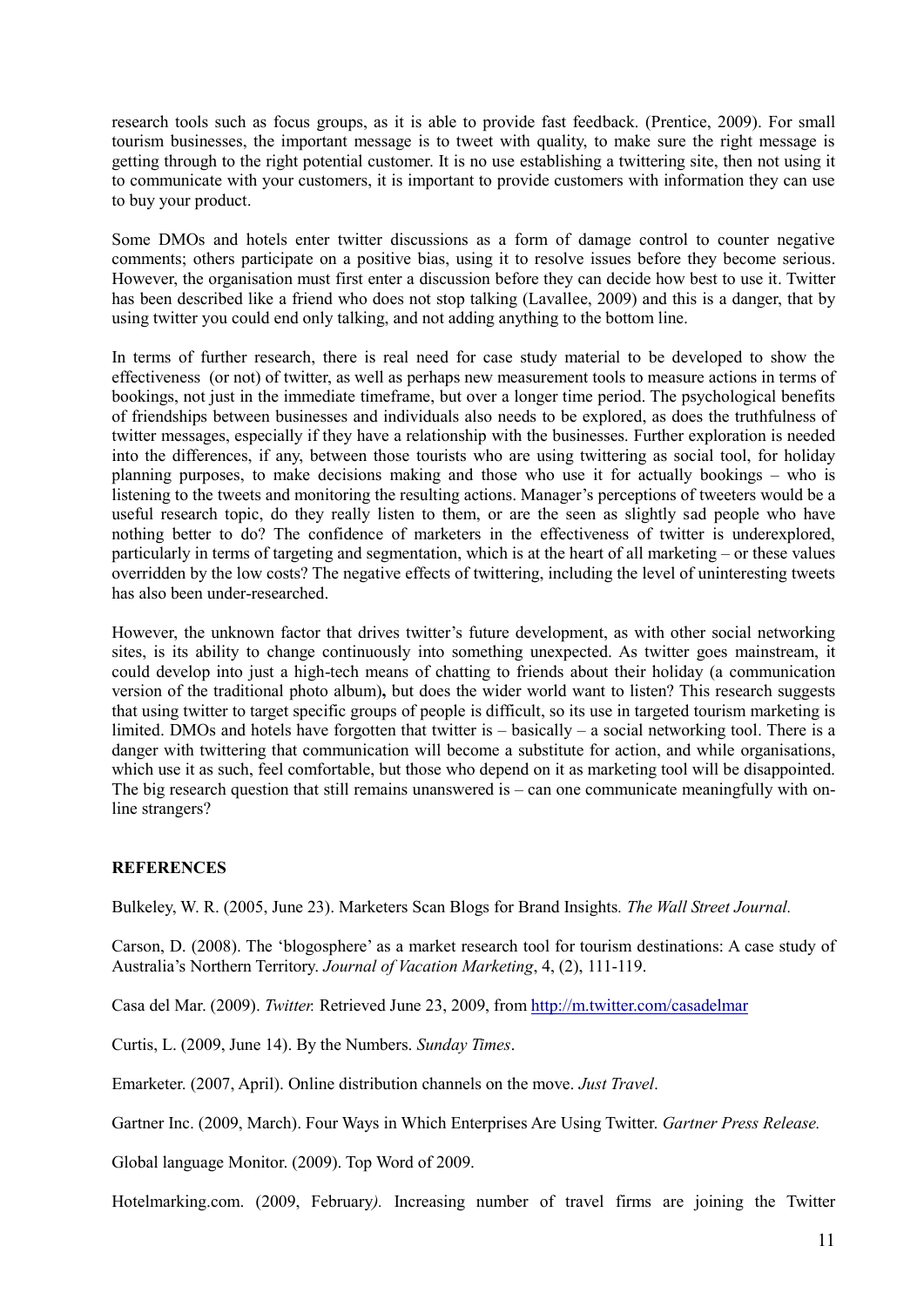community*. Hotelmarketing.com.*

Huber, J. A. (2009). Twittering during travel and tourism week. Retrieved June 23, 2009 from [http://guerrilla-viral-marketing.suite101.com/article.cfm/travel\\_and\\_tourism\\_week\\_ May\\_17,\\_2009](http://guerrilla-viral-marketing.suite101.com/article.cfm/travel_and_tourism_week_%20May_17,_2009)

Janson, P. (2008, 2 May). Emergency 2.0 is coming to a website near you*.* Issue 2654. *New Scientist*.

Java, A., Song, X., Finn, T., Tseng, B. (2007). Why we twitter: understanding microblogging usage and communities. *Proceedings of the 9th WebKDD and 1st SNA-KDD 2007 workshop on Web mining and social network analysis*. San Jose, California.

Joel, C. (2009). *Twitter Power: How to Dominate Your Market One Tweet at a Time.* New Jersey: Wiley.

Kazeniac, A. (2009). Social Networks: Facebook takes over top spot, Twitter climbs*. Complete.com*

Kellaway, L. (2009, 27 April). Twittering executives reveal more than they realise. *Financial Times.*

Kirby, A. (2009). *Meet the hotel tweet*. Retrieved June 23, 2009 from <http://www.hotelsmag.com/article/CA6665252.html>

Kirk, C. (2009). *Top 5 luxury hotels brands on twitters*. Retrieved June 23, 2009 from <http://girlsintech.net/all/top-5-luxury-hotel-brands-on-twitter/>

Lake, L, (2009). *Twitter: A valuable marketing tool?* Retrieved June 23, 2009 from <http://marketing.about.com/od/viralmarketing/a/twitter.htm>

Lalley, H. (2009, 3 September). More Businesses Hiring Tweeters. *Reno Gazette.*

Lavallee, A. (2007, 16 March). Friends Swap Twitters and Frustrations*. Wall Street Journal*.

Leongettler, L. (2009, 24 June). Social sites boom, but bust just a click away*. The Age.*

Morris, D.R. (2009a). *Twitter marketing– using Twitter to market your business*. Retrieved June 23, 2009 from<http://ezinearticles.com/?Twitter-Marketing---Using-Twitter-to-Market-Your-Business&id=2456952>

Morris, T. (2009b). All a Twitter: A Personal and Professional Guide to Social Networking with Twitter. Que: Indianapolis.

Penenberg, A. (2009). Viral loop: From Facebook to Twitter, How Today's Smartest Business Grow Themselves. Hyperion.

Prentice, C. (2009, 15 October). Twitter and Facebook Aid Small Firms. *BBC World News, New York.*

Rushe, D. (2009, 27 July). What Makes Twitter Worth a Billion Dollars? *The Sunday Times.*

Rushe, D & Chittenden, M. (2009, 11 October). What a Tweet Image: Twitter to Start Carrying Video Messages. *The Sunday Times.*

Shallcross, J. (2009). *Fairmont hotels giving away three-night stay on twitter*. Retrieved June, 2009 from <http://www.hotelchatter.com/story/2009/2/26/122139/469/hotels/Fairmont>

Strachan, D. (2009, 20 February). Twitter can help you plan your holiday. *The Daily Telegraph.*

Swartz, J. (2009, 25 August). Twitter Haters See No Point in Tweeting. *USA Today.*

Swartz, J. (2009, 28 August). More Markets Sign On To Social Media. *USA Today.*